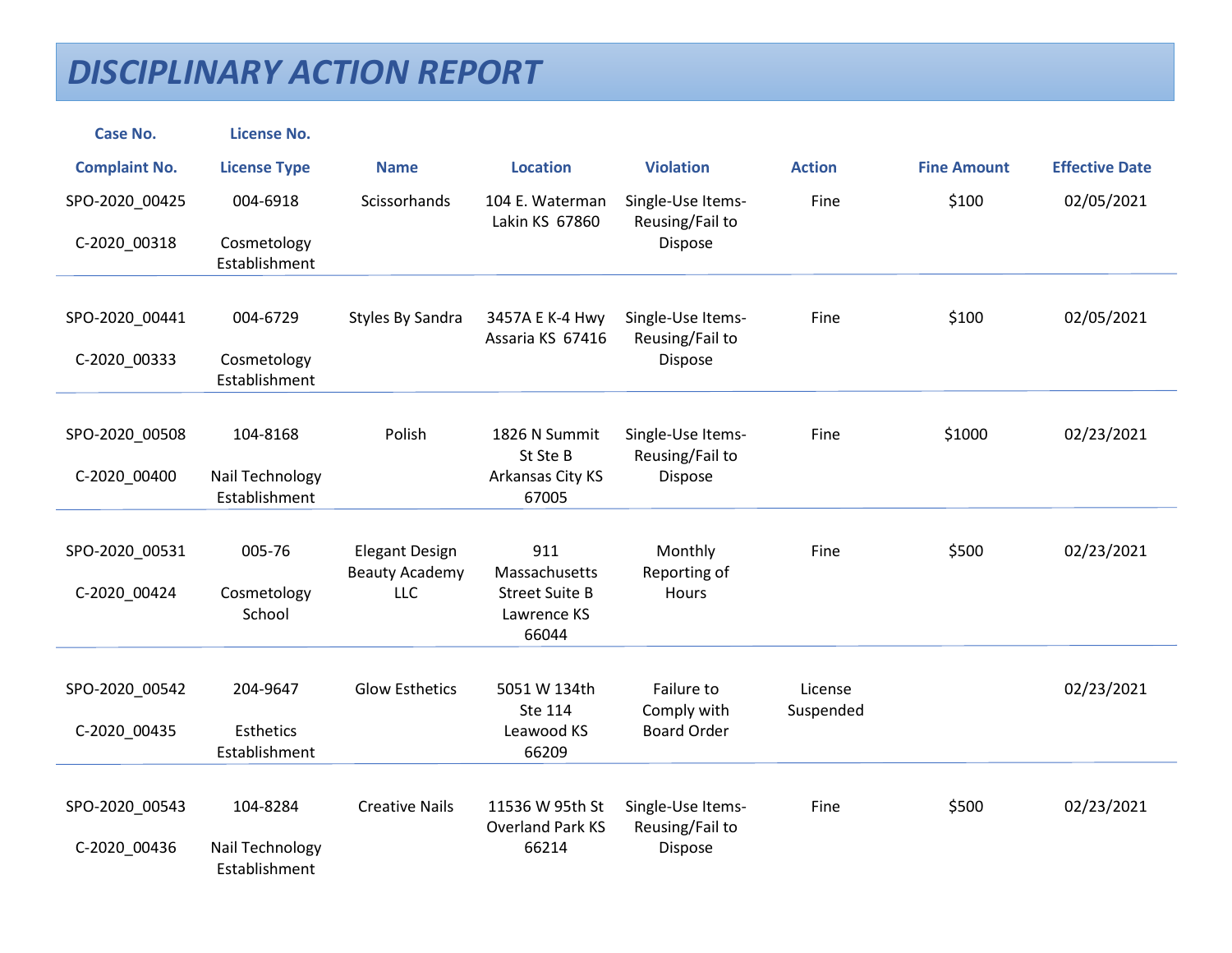| <b>Case No.</b>                | <b>License No.</b>                           |                               |                                                |                                                   |               |                    |                       |
|--------------------------------|----------------------------------------------|-------------------------------|------------------------------------------------|---------------------------------------------------|---------------|--------------------|-----------------------|
| <b>Complaint No.</b>           | <b>License Type</b>                          | <b>Name</b>                   | <b>Location</b>                                | <b>Violation</b>                                  | <b>Action</b> | <b>Fine Amount</b> | <b>Effective Date</b> |
| SPO-2020_00544<br>C-2020_00437 | 204-9378<br>Esthetics<br>Establishment       | European Wax<br>Center        | 11831 Roe Ave<br>Leawood KS<br>66211           | Single-Use Items-<br>Reusing/Fail to<br>Dispose   | Fine          | \$500              | 02/23/2021            |
| SPO-2020_00545<br>C-2020_00438 | 004-6902<br>Cosmetology<br>Establishment     | The Hair Koop                 | 122 N. Main<br><b>Ulysses KS</b><br>67880-     | Single-Use Items-<br>Reusing/Fail to<br>Dispose   | Fine          | \$500              | 02/23/2021            |
| SPO-2020_00546<br>C-2020_00439 | 104-8008<br>Nail Technology<br>Establishment | Nail Style                    | 1660 Larue Rd<br>Ste D Garden<br>City KS 67846 | Single-Use Items-<br>Reusing/Fail to<br>Dispose   | Fine          | \$500              | 02/23/2021            |
| SPO-2020_00546<br>C-2020_00439 | 104-8008<br>Nail Technology<br>Establishment | Nail Style                    | 1660 Larue Rd<br>Ste D Garden<br>City KS 67846 | Fail to<br>Clean/Disinfect<br>Pedicure<br>Equipmt | Fine          | \$1000             | 02/23/2021            |
| SPO-2020 00549<br>C-2020_00443 | 104-8299<br>Nail Technology<br>Establishment | <b>5Points Barber</b><br>Shop | 1103 Taylor<br>Garden City KS<br>67846         | Single-Use Items-<br>Reusing/Fail to<br>Dispose   | Fine          | \$500              | 02/23/2021            |
| SPO-2020_00549<br>C-2020_00443 | 104-8299<br>Nail Technology<br>Establishment | <b>5Points Barber</b><br>Shop | 1103 Taylor<br>Garden City KS<br>67846         | Fail to<br>Clean/Disinfect<br>Pedicure<br>Equipmt | Fine          | \$500              | 02/23/2021            |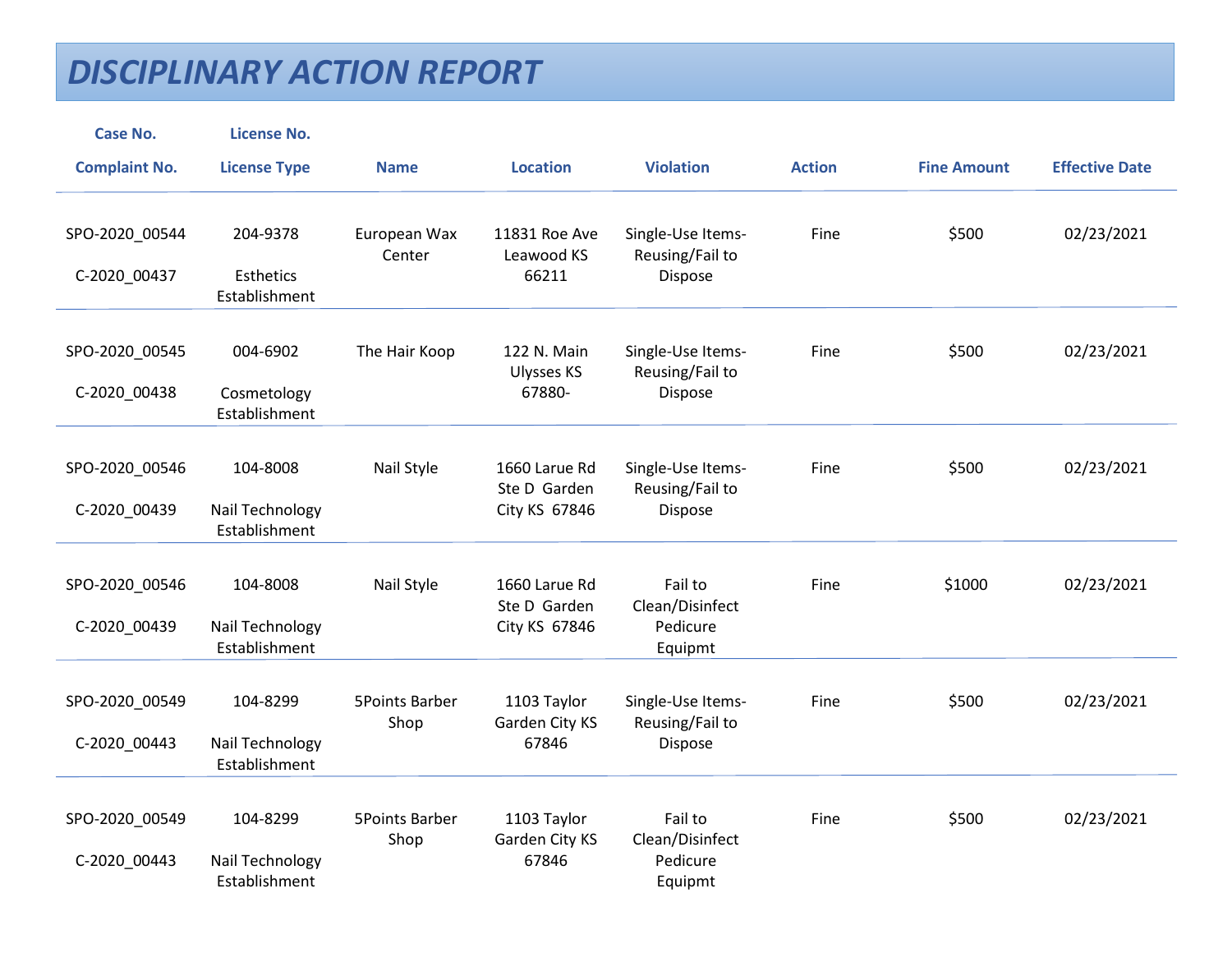| <b>Case No.</b>                | <b>License No.</b>                       |                             |                                            |                                                 |               |                    |                       |
|--------------------------------|------------------------------------------|-----------------------------|--------------------------------------------|-------------------------------------------------|---------------|--------------------|-----------------------|
| <b>Complaint No.</b>           | <b>License Type</b>                      | <b>Name</b>                 | <b>Location</b>                            | <b>Violation</b>                                | <b>Action</b> | <b>Fine Amount</b> | <b>Effective Date</b> |
| SPO-2020_00551<br>C-2020_00445 | 004-8910<br>Cosmetology<br>Establishment | Linda's Nail<br>Creation    | 615 N. Main<br><b>Ulysses KS</b><br>67880- | Single-Use Items-<br>Reusing/Fail to<br>Dispose | Fine          | \$1000             | 02/23/2021            |
|                                |                                          |                             |                                            |                                                 |               |                    |                       |
| SPO-2020_00552<br>C-2020_00446 | 004-6447<br>Cosmetology<br>Establishment | A Wild Hair                 | 106 S Main<br><b>Ulysses KS</b><br>67880   | Single-Use Items-<br>Reusing/Fail to<br>Dispose | Fine          | \$500              | 02/23/2021            |
|                                |                                          |                             |                                            |                                                 |               |                    |                       |
| SPO-2020_00558                 | 004-100453                               | All About You               | 202 K ST<br><b>Belleville KS</b>           | Single-Use Items-<br>Reusing/Fail to            | Fine          | \$500              | 02/23/2021            |
| C-2020_00452                   | Cosmetology<br>Establishment             |                             | 66935                                      | <b>Dispose</b>                                  |               |                    |                       |
| SPO-2020_00559                 | 200-85878                                | Johnson, Leandra            |                                            | Expired                                         | Fine          | \$250              | 02/23/2021            |
| C-2020_00453                   | Esthetician                              | Sue                         |                                            | Practitioner<br>License                         |               |                    |                       |
|                                |                                          |                             |                                            |                                                 |               |                    |                       |
| SPO-2020_00560                 | 104-8129                                 | Hi Nails                    | 118 N 4th St<br><b>Atchison KS</b>         | Fail to                                         | Fine          | \$1000             | 02/23/2021            |
| C-2020_00454                   | Nail Technology<br>Establishment         |                             | 66002                                      | Clean/Disinfect<br>Pedicure<br>Equipmt          |               |                    |                       |
|                                |                                          |                             |                                            |                                                 |               |                    |                       |
| SPO-2020_00561                 | 004-99997                                | <b>Taylor Made</b><br>Salon | 303 Commercial<br>St Centralia KS          | Expired<br>Establishment                        | Fine          | \$250              | 02/23/2021            |
| C-2020_00455                   | Cosmetology<br>Establishment             |                             | 66415                                      | License                                         |               |                    |                       |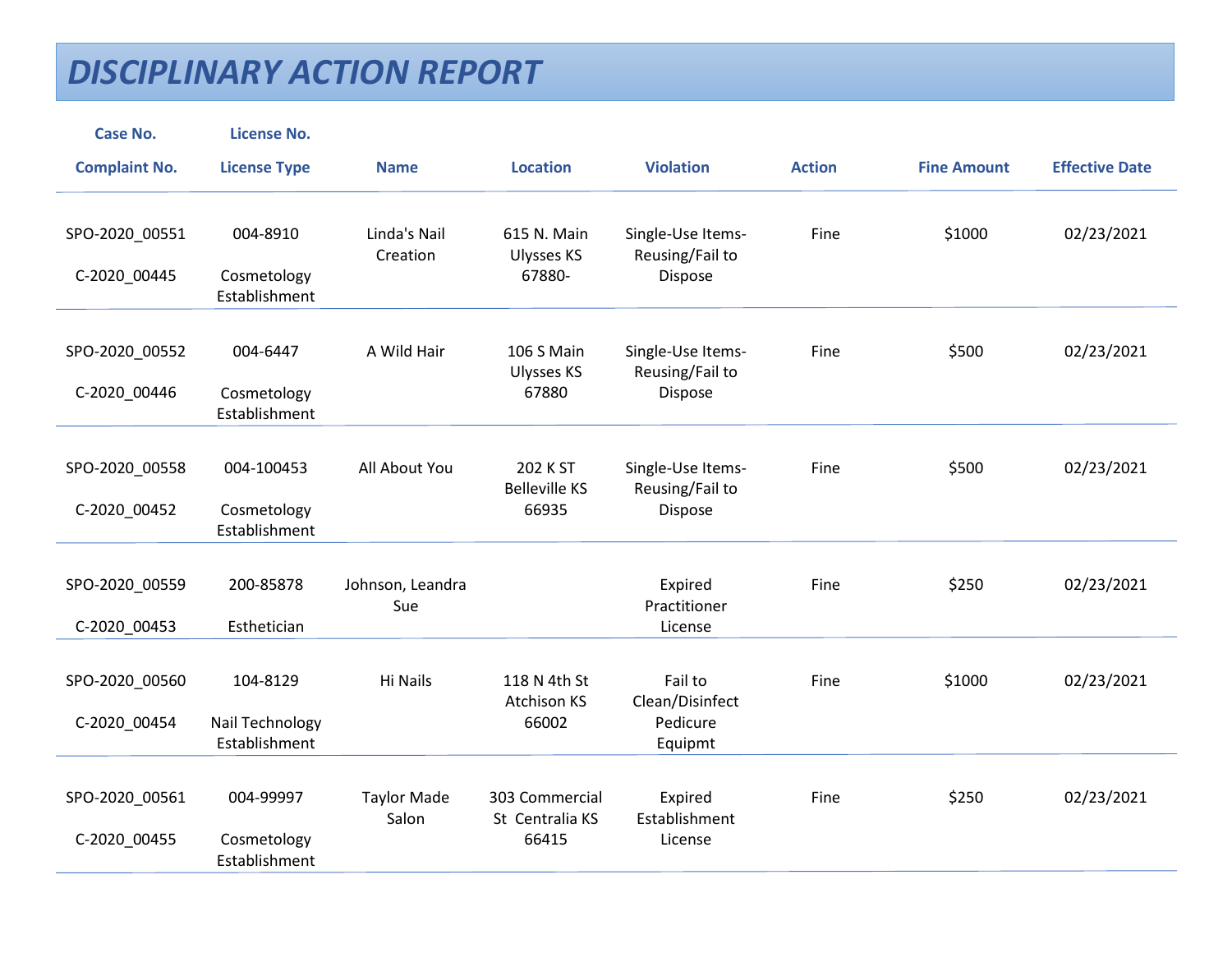| <b>Case No.</b>      | <b>License No.</b>               |                              |                                  |                                      |               |                    |                       |
|----------------------|----------------------------------|------------------------------|----------------------------------|--------------------------------------|---------------|--------------------|-----------------------|
| <b>Complaint No.</b> | <b>License Type</b>              | <b>Name</b>                  | <b>Location</b>                  | <b>Violation</b>                     | <b>Action</b> | <b>Fine Amount</b> | <b>Effective Date</b> |
| SPO-2020_00562       | 104-7885                         | <b>Rainbow Nails</b>         | 4314 Rainbow<br>Blvd Kansas City | Fail to<br>Clean/Disinfect           | Fine          | \$500              | 02/23/2021            |
| C-2020_00456         | Nail Technology<br>Establishment |                              | KS 66103                         | Pedicure<br>Equipmt                  |               |                    |                       |
| SPO-2020_00566       | 004-12223                        | Continental<br>Family Hair & | 440 S Ohio<br>Salina KS 67401    | Single-Use Items-<br>Reusing/Fail to | Fine          | \$500              | 02/23/2021            |
| C-2020_00460         | Cosmetology<br>Establishment     | Skin Care & Day<br>Spa       |                                  | Dispose                              |               |                    |                       |
| SPO-2020_00567       | 104-7612                         | <b>Fashion Nails I</b>       | 2259 S 9th #72                   | Fail to                              | Fine          | \$1000             | 02/23/2021            |
|                      |                                  |                              | Salina KS 67401                  | Clean/Disinfect                      |               |                    |                       |
| C-2020_00461         | Nail Technology<br>Establishment |                              |                                  | Pedicure<br>Equipmt                  |               |                    |                       |
| SPO-2020_00568       | 104-8051                         | DaVi Nails                   | 101 Bluemont                     | Single-Use Items-                    | Fine          | \$1000             | 02/23/2021            |
| C-2020_00462         | Nail Technology<br>Establishment |                              | Ave Manhattan<br>KS 66502        | Reusing/Fail to<br><b>Dispose</b>    |               |                    |                       |
| SPO-2020_00569       | 104-8260                         | <b>Bravo Nail and</b>        | 9414 Mission Rd                  | Single-Use Items-                    | Fine          | \$500              | 02/23/2021            |
| C-2020_00463         | Nail Technology<br>Establishment | Spa                          | Leawood KS<br>66206              | Reusing/Fail to<br>Dispose           |               |                    |                       |
| SPO-2020_00570       | 004-99870                        | T-Nails                      | 8833 W 75th St                   | Single-Use Items-                    | Fine          | \$500              | 02/23/2021            |
| C-2020_00464         | Cosmetology<br>Establishment     |                              | <b>Overland Park KS</b><br>66204 | Reusing/Fail to<br>Dispose           |               |                    |                       |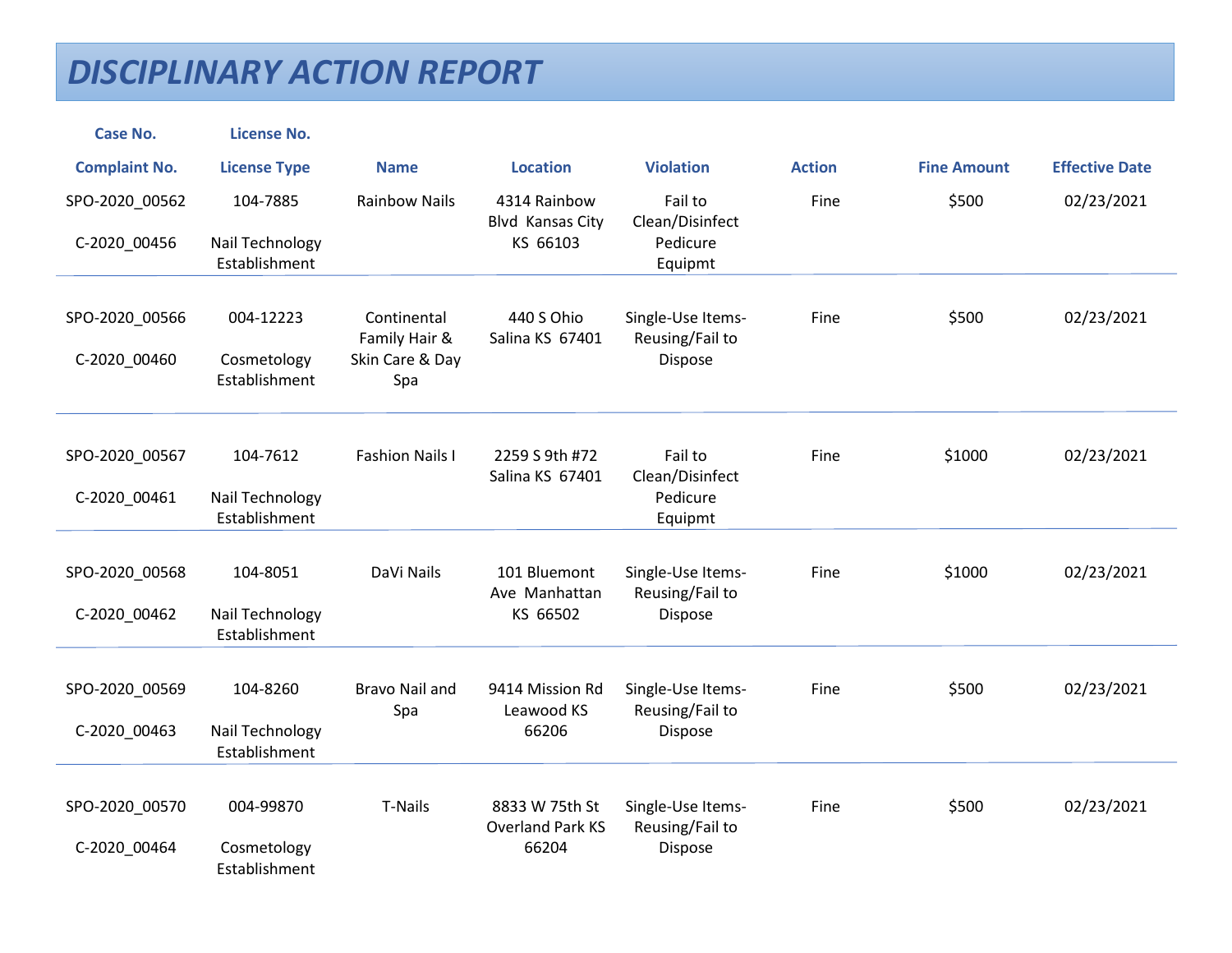| <b>Case No.</b>      | <b>License No.</b>               |                        |                                    |                                      |               |                    |                       |
|----------------------|----------------------------------|------------------------|------------------------------------|--------------------------------------|---------------|--------------------|-----------------------|
| <b>Complaint No.</b> | <b>License Type</b>              | <b>Name</b>            | <b>Location</b>                    | <b>Violation</b>                     | <b>Action</b> | <b>Fine Amount</b> | <b>Effective Date</b> |
|                      |                                  |                        |                                    |                                      |               |                    |                       |
| SPO-2020_00571       | 104-7728                         | <b>Angel Nails</b>     | 52 Villa Plaza<br>Liberal KS 67901 | Single-Use Items-<br>Reusing/Fail to | Fine          | \$500              | 02/23/2021            |
| C-2020_00465         | Nail Technology<br>Establishment |                        |                                    | Dispose                              |               |                    |                       |
| SPO-2020_00571       | 104-7728                         | <b>Angel Nails</b>     | 52 Villa Plaza                     | Fail to                              | Fine          | \$500              | 02/23/2021            |
|                      |                                  |                        | Liberal KS 67901                   | Clean/Disinfect                      |               |                    |                       |
| C-2020_00465         | Nail Technology<br>Establishment |                        |                                    | Pedicure<br>Equipmt                  |               |                    |                       |
|                      |                                  |                        |                                    |                                      |               |                    |                       |
| SPO-2020_00572       | 104-8213                         | Gloss                  | 1903 N 14th St<br>Dodge City KS    | Single-Use Items-<br>Reusing/Fail to | Fine          | \$500              | 02/23/2021            |
| C-2020_00466         | Nail Technology<br>Establishment |                        | 67801                              | Dispose                              |               |                    |                       |
|                      |                                  |                        |                                    |                                      |               |                    |                       |
| SPO-2020_00573       | 004-99419                        | <b>Headcases Salon</b> | 1707 Ave F<br>Dodge City KS        | Fail to<br>Clean/Disinfect           | Fine          | \$500              | 02/23/2021            |
| C-2020_00467         | Cosmetology<br>Establishment     |                        | 67801                              | Pedicure<br>Equipmt                  |               |                    |                       |
|                      |                                  |                        |                                    |                                      |               |                    |                       |
| SPO-2020_00574       | 004-11662                        | Spalon                 | 204 N. Kansas<br>Liberal KS 67901  | Fail to<br>Clean/Disinfect           | Fine          | \$500              | 02/23/2021            |
| C-2020_00468         | Cosmetology                      |                        |                                    | Pedicure                             |               |                    |                       |
|                      | Establishment                    |                        |                                    | Equipmt                              |               |                    |                       |
| SPO-2020_00575       | 004-100188                       | O'Hair Salon           | 1406 N Western                     | Single-Use Items-                    | Fine          | \$500              | 02/23/2021            |
|                      | Cosmetology                      |                        | Ave Liberal KS<br>67901            | Reusing/Fail to                      |               |                    |                       |
| C-2020_00469         | Establishment                    |                        |                                    | Dispose                              |               |                    |                       |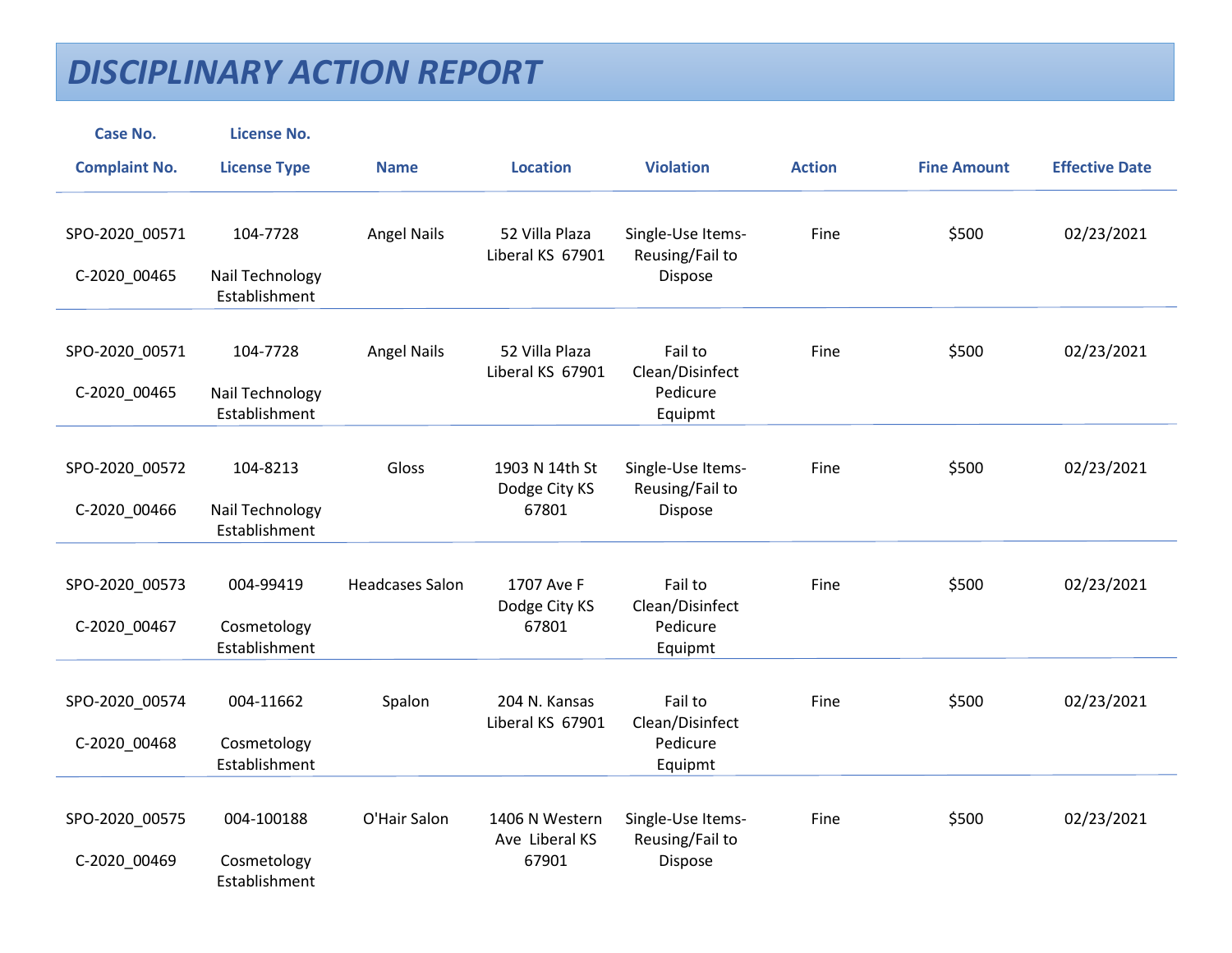| <b>Case No.</b>      | <b>License No.</b>               |                                    |                                         |                                      |               |                    |                       |
|----------------------|----------------------------------|------------------------------------|-----------------------------------------|--------------------------------------|---------------|--------------------|-----------------------|
| <b>Complaint No.</b> | <b>License Type</b>              | <b>Name</b>                        | <b>Location</b>                         | <b>Violation</b>                     | <b>Action</b> | <b>Fine Amount</b> | <b>Effective Date</b> |
| SPO-2020_00576       | 104-8302                         | <b>Crystal Nails</b>               | 46 Village Plaza<br>Liberal KS 67901    | Fail to<br>Clean/Disinfect           | Fine          | \$500              | 02/23/2021            |
| C-2020_00470         | Nail Technology<br>Establishment |                                    |                                         | Pedicure<br>Equipmt                  |               |                    |                       |
|                      |                                  |                                    |                                         |                                      |               |                    |                       |
| SPO-2020_00576       | 104-8302                         | <b>Crystal Nails</b>               | 46 Village Plaza<br>Liberal KS 67901    | Single-Use Items-<br>Reusing/Fail to | Fine          | \$500              | 02/23/2021            |
| C-2020_00470         | Nail Technology<br>Establishment |                                    |                                         | Dispose                              |               |                    |                       |
| SPO-2020_00577       | 004-99965                        | Angela's<br><b>Wellness Center</b> | 445 Hilltop St N<br>Wing Elkhart KS     | Fail to<br>Clean/Disinfect           | Fine          | \$500              | 02/23/2021            |
| C-2020_00471         | Cosmetology<br>Establishment     |                                    | 67950                                   | Pedicure<br>Equipmt                  |               |                    |                       |
|                      |                                  |                                    |                                         |                                      |               |                    |                       |
| SPO-2020_00579       | 004-11598                        | Tan'alon                           | 112 A East 6th St.<br><b>Hugoton KS</b> | Fail to<br>Clean/Disinfect           | Fine          | \$500              | 02/23/2021            |
| C-2020_00473         | Cosmetology<br>Establishment     |                                    | 67951                                   | Pedicure<br>Equipmt                  |               |                    |                       |
|                      |                                  |                                    |                                         |                                      |               |                    |                       |
| SPO-2020_00580       | 104-8281                         | Nail Boutique                      | 9747 E 21st N Ste<br>113 Wichita KS     | Fail to<br>Clean/Disinfect           | Fine          | \$500              | 02/23/2021            |
| C-2020_00474         | Nail Technology<br>Establishment |                                    | 67206                                   | Pedicure<br>Equipmt                  |               |                    |                       |
| SPO-2020_00580       | 104-8281                         | Nail Boutique                      | 9747 E 21st N Ste                       | Single-Use Items-                    | Fine          | \$500              | 02/23/2021            |
|                      |                                  |                                    | 113 Wichita KS                          | Reusing/Fail to                      |               |                    |                       |
| C-2020_00474         | Nail Technology<br>Establishment |                                    | 67206                                   | Dispose                              |               |                    |                       |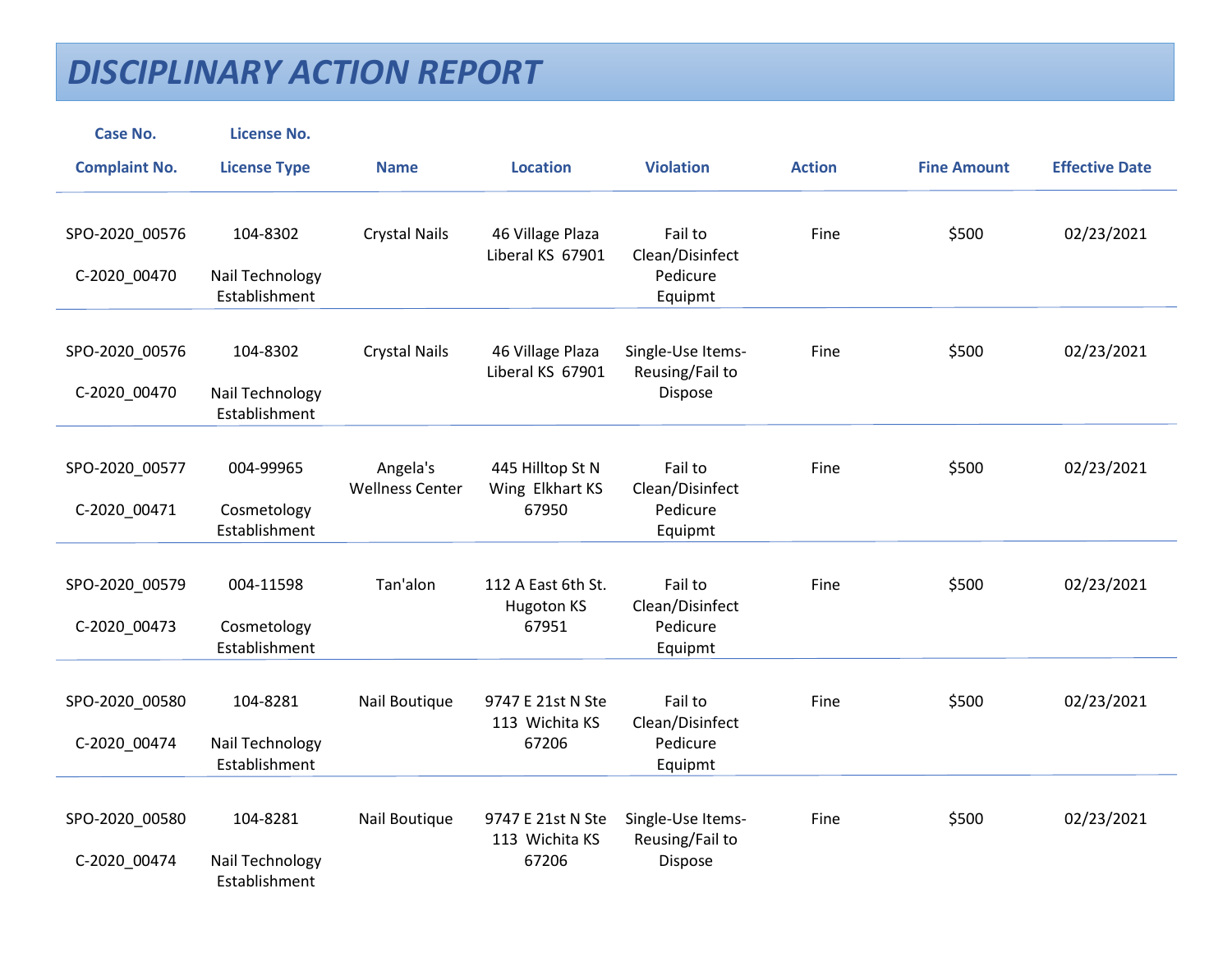| <b>Case No.</b>                | <b>License No.</b>                              |                                               |                                                          |                                                   |               |                    |                       |
|--------------------------------|-------------------------------------------------|-----------------------------------------------|----------------------------------------------------------|---------------------------------------------------|---------------|--------------------|-----------------------|
| <b>Complaint No.</b>           | <b>License Type</b>                             | <b>Name</b>                                   | <b>Location</b>                                          | <b>Violation</b>                                  | <b>Action</b> | <b>Fine Amount</b> | <b>Effective Date</b> |
| SPO-2020_00581<br>C-2020_00475 | 004-100342<br>Cosmetology<br>Establishment      | Simply Sublime<br>Salon                       | 127 S Christian<br>Ave Moundridge<br>KS 67107            | Single-Use Items-<br>Reusing/Fail to<br>Dispose   | Fine          | \$500              | 02/23/2021            |
| SPO-2020_00582<br>C-2020_00476 | 104-7869<br>Nail Technology<br>Establishment    | Dashing Diva<br><b>Nails</b>                  | 11330 E Central<br>Ave #600<br>Wichita KS<br>67206       | Fail to<br>Clean/Disinfect<br>Pedicure<br>Equipmt | Fine          | \$500              | 02/23/2021            |
| SPO-2020_00583<br>C-2020_00477 | 104-8172<br>Nail Technology<br>Establishment    | Lacquer Nail Spa                              | 10096 E 13th St<br>Ste 106 Wichita<br>KS 67206           | Fail to<br>Clean/Disinfect<br>Pedicure<br>Equipmt | Fine          | \$500              | 02/23/2021            |
| SPO-2020_00583<br>C-2020_00477 | 104-8172<br>Nail Technology<br>Establishment    | Lacquer Nail Spa                              | 10096 E 13th St<br>Ste 106 Wichita<br>KS 67206           | Single-Use Items-<br>Reusing/Fail to<br>Dispose   | Fine          | \$500              | 02/23/2021            |
| SPO-2020 00584<br>C-2020_00478 | Unlicensed<br><b>Esthetics</b><br>Establishment | Unlicensed - Elle<br>Skin Therapy &<br>Waxing | 205 Oak St.,<br>Suite L Bonner<br>Springs KS<br>66012    | Unlicensed<br>Establishment                       | Fine          | \$500              | 02/23/2021            |
| SPO-2020_00585<br>C-2020_00479 | Unlicensed<br>Cosmetology<br>Establishment      | Unlicensed -<br>Paradigm Studio               | 2142 N Collective<br>Lane Ste 205<br>Wichita KS<br>67206 | Unlicensed<br>Establishment                       | Fine          | \$500              | 02/23/2021            |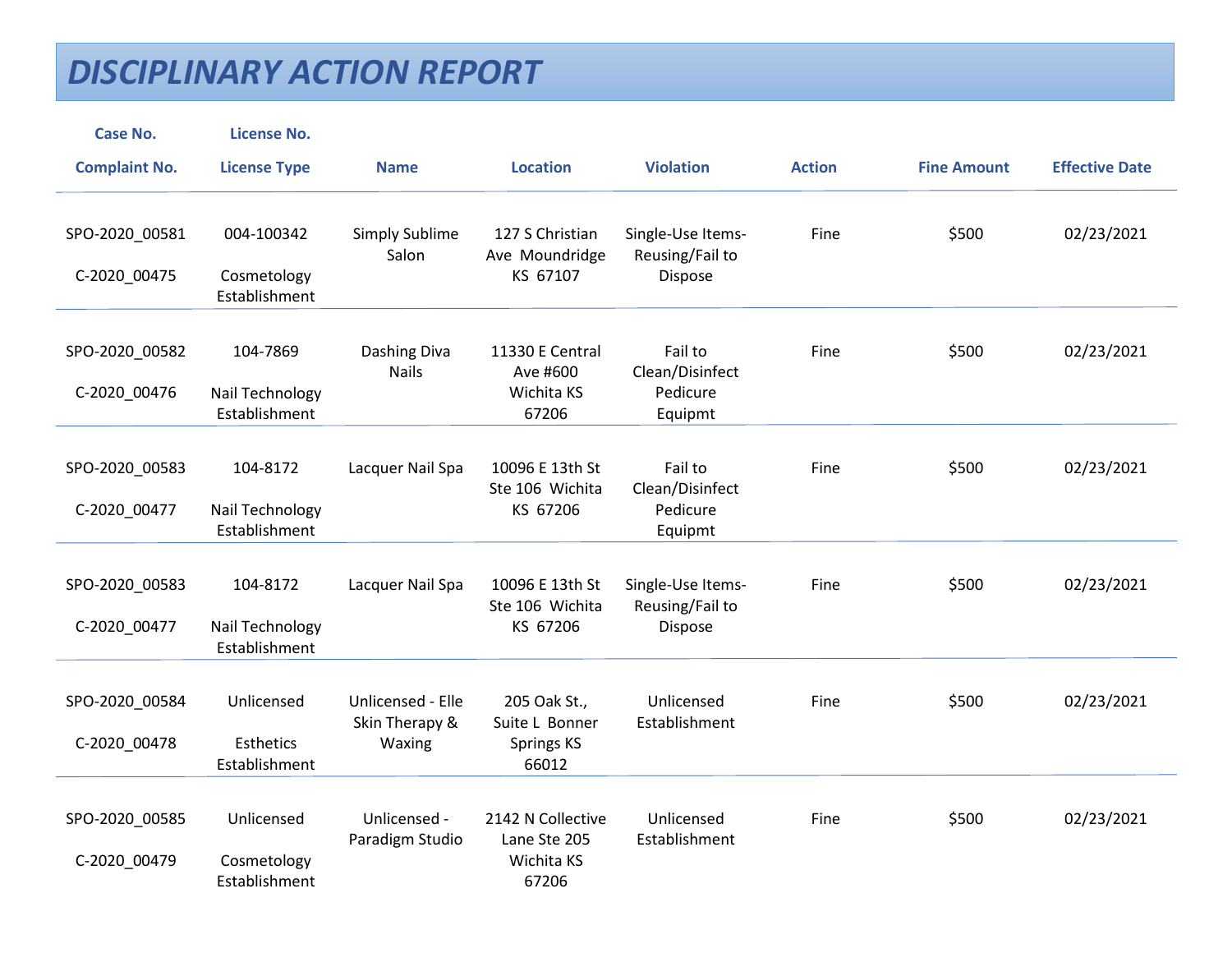| <b>Case No.</b>                | <b>License No.</b>                           |                             |                                                     |                                                   |               |                    |                       |
|--------------------------------|----------------------------------------------|-----------------------------|-----------------------------------------------------|---------------------------------------------------|---------------|--------------------|-----------------------|
| <b>Complaint No.</b>           | <b>License Type</b>                          | <b>Name</b>                 | <b>Location</b>                                     | <b>Violation</b>                                  | <b>Action</b> | <b>Fine Amount</b> | <b>Effective Date</b> |
| SPO-2020_00586<br>C-2020_00480 | 004-10769<br>Cosmetology                     | <b>Head First Salon</b>     | 505 Elm St<br>Wamego KS<br>66547                    | Fail to<br>Clean/Disinfect<br>Pedicure            | Fine          | \$500              | 02/23/2021            |
|                                | Establishment                                |                             |                                                     | Equipmt                                           |               |                    |                       |
| SPO-2020_00587<br>C-2020_00481 | 004-11749<br>Cosmetology<br>Establishment    | The Emerald<br>Door         | 401 Lincoln St<br>Wamego KS<br>66547                | Fail to<br>Clean/Disinfect<br>Pedicure<br>Equipmt | Fine          | \$1000             | 02/23/2021            |
| SPO-2020_00588<br>C-2020_00482 | 004-12685<br>Cosmetology<br>Establishment    | Delilah's Serenity<br>Salon | 114 West 3rd<br>Street Ottawa KS<br>66067           | Single-Use Items-<br>Reusing/Fail to<br>Dispose   | Fine          | \$500              | 02/23/2021            |
| SPO-2020_00589<br>C-2020_00483 | 004-100390<br>Cosmetology<br>Establishment   | Sizzors Spa                 | 543 Lawrence<br>Ave Lawrence KS<br>66049            | Fail to<br>Clean/Disinfect<br>Pedicure<br>Equipmt | Fine          | \$500              | 02/23/2021            |
| SPO-2020 00590<br>C-2020_00484 | 104-8004<br>Nail Technology<br>Establishment | The Nailery TOO             | 11373 W 95th St<br>Ste 37 Overland<br>Park KS 66214 | Single-Use Items-<br>Reusing/Fail to<br>Dispose   | Fine          | \$500              | 02/23/2021            |
| SPO-2020_00591<br>C-2020_00485 | 104-6441<br>Nail Technology<br>Establishment | Nail Perfection &<br>Spa    | 5110 Johnson Dr.<br><b>Mission KS</b><br>66205      | Expired<br>Establishment<br>License               | Fine          | \$250              | 02/23/2021            |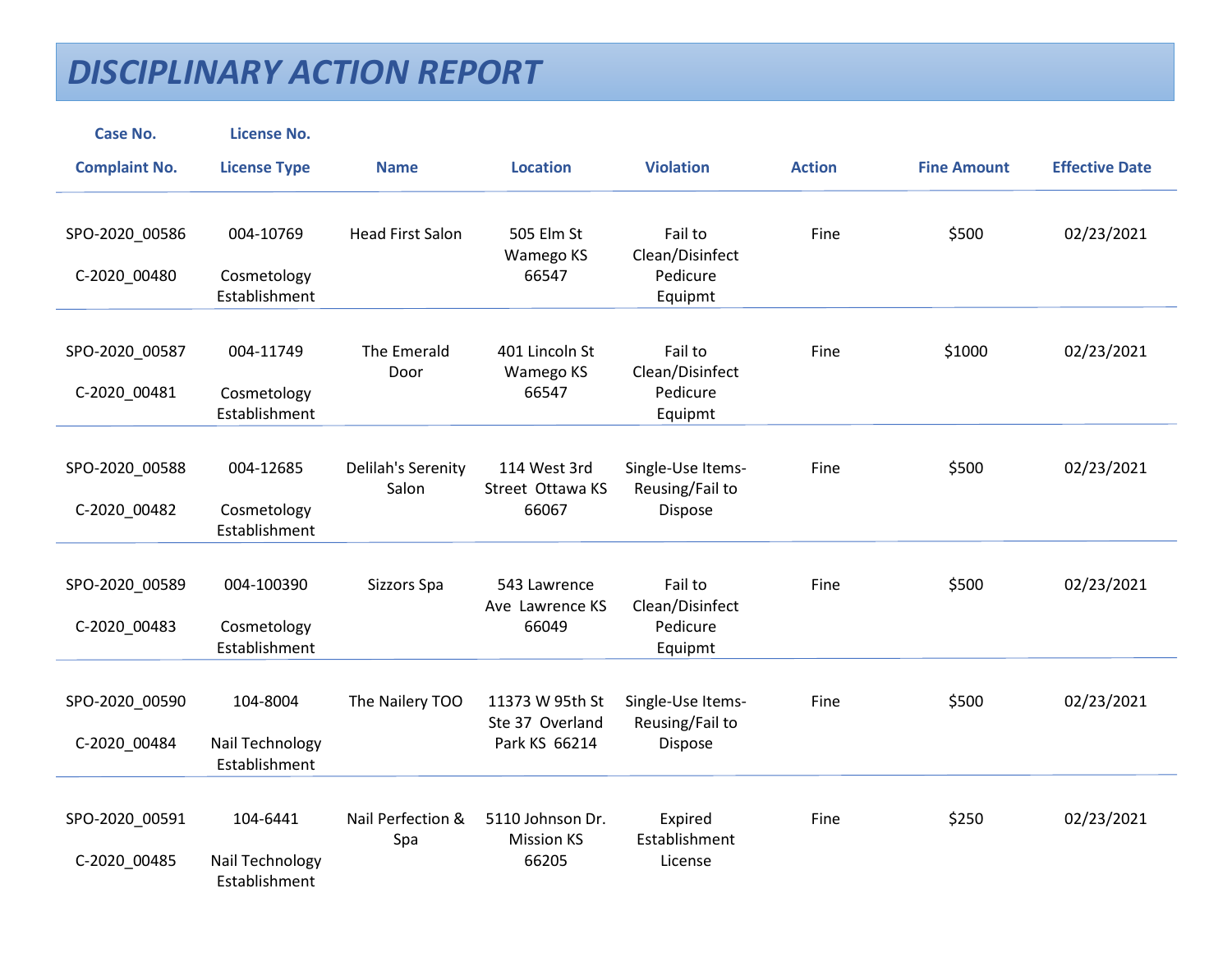| <b>Case No.</b>                | <b>License No.</b>                           |                                    |                                                             |                                                   |                      |                    |                       |
|--------------------------------|----------------------------------------------|------------------------------------|-------------------------------------------------------------|---------------------------------------------------|----------------------|--------------------|-----------------------|
| <b>Complaint No.</b>           | <b>License Type</b>                          | <b>Name</b>                        | <b>Location</b>                                             | <b>Violation</b>                                  | <b>Action</b>        | <b>Fine Amount</b> | <b>Effective Date</b> |
| SPO-2020_00591                 | 104-6441                                     | Nail Perfection &<br>Spa           | 5110 Johnson Dr.<br><b>Mission KS</b>                       | Single-Use Items-<br>Reusing/Fail to              | Fine                 | \$500              | 02/23/2021            |
| C-2020_00485                   | Nail Technology<br>Establishment             |                                    | 66205                                                       | Dispose                                           |                      |                    |                       |
| SPO-2020_00592<br>C-2020_00486 | 104-8269<br>Nail Technology<br>Establishment | Technique<br><b>Beauty Studio</b>  | 10905 Shawnee<br><b>Mission Pkwy</b><br>Shawnee KS<br>66203 | Single-Use Items-<br>Reusing/Fail to<br>Dispose   | Fine                 | \$500              | 02/23/2021            |
| SPO-2020_00593<br>C-2020_00487 | Unlicensed<br>Esthetics<br>Establishment     | <b>Unlicensed - Real</b><br>Beauty | 12517 S Rogers<br>Rd Ste 704<br>Olathe KS 66062             | Unlicensed<br>Establishment                       | Fine                 | \$500              | 02/23/2021            |
| SPO-2020_00595<br>C-2020_00489 | 202-97416<br>Esthetics<br>Apprentice - FT    | Thomas, Kaalisha<br>Lsherri        |                                                             | Failure to<br>Comply with<br><b>Board Order</b>   | License<br>Suspended |                    | 02/23/2021            |
| SPO-2020_00596<br>C-2020_00490 | 850-941<br>Tanning<br>Establishment          | <b>Genesis Health</b><br>Clubs     | 6100 E Central<br>#3 Wichita KS<br>67208                    | No Verification<br>of Training                    | Fine                 | \$250              | 02/23/2021            |
| SPO-2020_00597<br>C-2020_00491 | 104-8230<br>Nail Technology<br>Establishment | <b>Happy Nails</b>                 | 6105 E 13th<br>North Wichita<br>KS 67208                    | Fail to<br>Clean/Disinfect<br>Pedicure<br>Equipmt | Fine                 | \$500              | 02/23/2021            |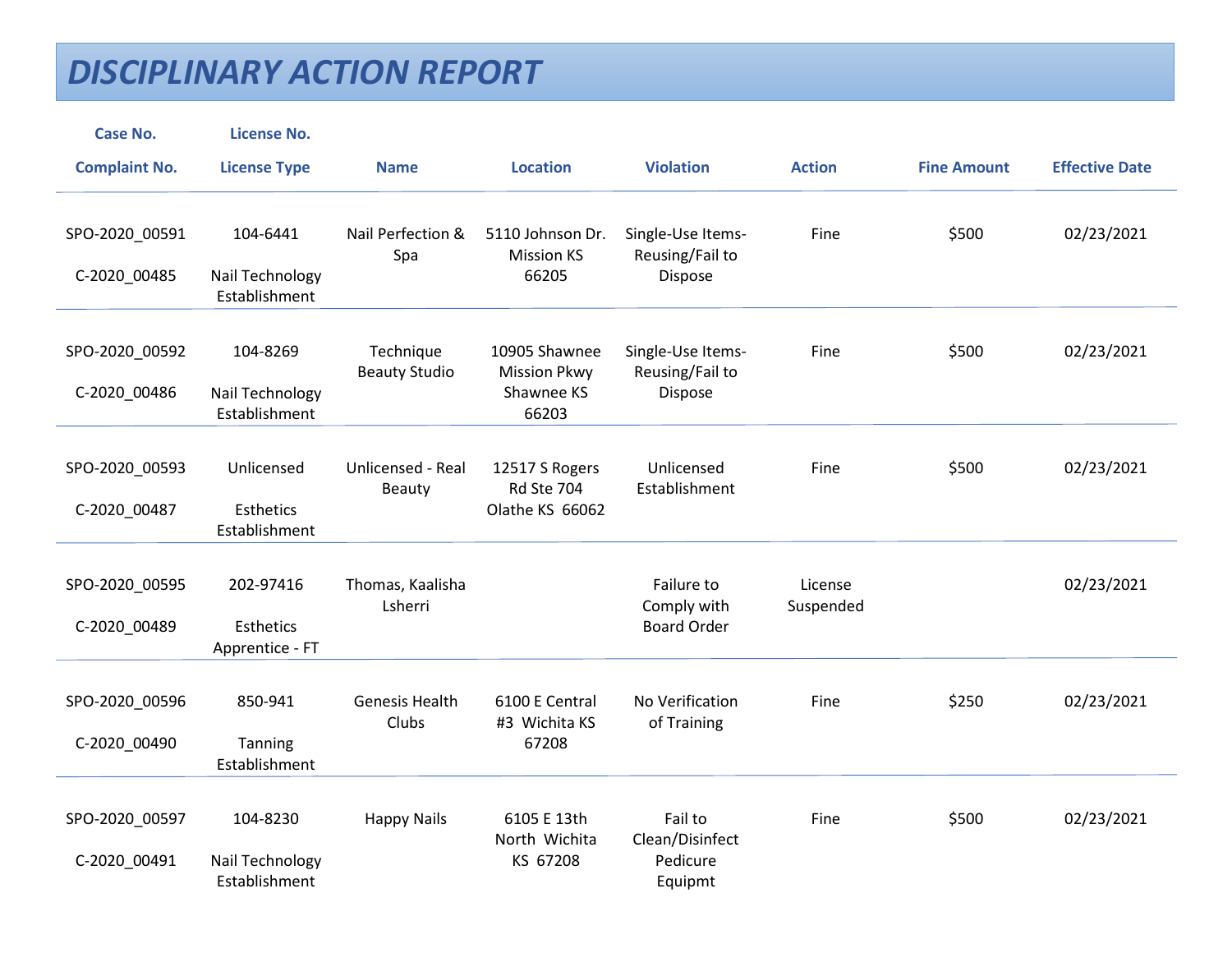| <b>Case No.</b>                | <b>License No.</b>                           |                                        |                                             |                                                   |               |                    |                       |
|--------------------------------|----------------------------------------------|----------------------------------------|---------------------------------------------|---------------------------------------------------|---------------|--------------------|-----------------------|
| <b>Complaint No.</b>           | <b>License Type</b>                          | <b>Name</b>                            | <b>Location</b>                             | <b>Violation</b>                                  | <b>Action</b> | <b>Fine Amount</b> | <b>Effective Date</b> |
| SPO-2020_00597                 | 104-8230                                     | <b>Happy Nails</b>                     | 6105 E 13th<br>North Wichita<br>KS 67208    | Single-Use Items-<br>Reusing/Fail to              | Fine          | \$500              | 02/23/2021            |
| C-2020_00491                   | Nail Technology<br>Establishment             |                                        |                                             | Dispose                                           |               |                    |                       |
| SPO-2020_00599<br>C-2020_00493 | 104-7951<br>Nail Technology<br>Establishment | Lavish Nails &<br>Spa                  | 1360 N Main<br>McPherson KS<br>67460        | Fail to<br>Clean/Disinfect<br>Pedicure<br>Equipmt | Fine          | \$500              | 02/23/2021            |
| SPO-2020_00600<br>C-2020_00494 | 104-7893<br>Nail Technology<br>Establishment | Nails By Emily                         | 7825 W Maple<br>Ste 100 Wichita<br>KS 67209 | Fail to<br>Clean/Disinfect<br>Pedicure<br>Equipmt | Fine          | \$500              | 02/23/2021            |
| SPO-2020_00600<br>C-2020_00494 | 104-7893<br>Nail Technology<br>Establishment | Nails By Emily                         | 7825 W Maple<br>Ste 100 Wichita<br>KS 67209 | Single-Use Items-<br>Reusing/Fail to<br>Dispose   | Fine          | \$1000             | 02/23/2021            |
| SPO-2020_00602<br>C-2020_00496 | 104-6730<br>Nail Technology<br>Establishment | Zen Zen Nail &<br><b>Beauty Lounge</b> | 334 N Rock Rd<br>Wichita KS<br>67206        | Fail to<br>Clean/Disinfect<br>Pedicure<br>Equipmt | Fine          | \$500              | 02/23/2021            |
| SPO-2020_00602<br>C-2020_00496 | 104-6730<br>Nail Technology<br>Establishment | Zen Zen Nail &<br><b>Beauty Lounge</b> | 334 N Rock Rd<br>Wichita KS<br>67206        | Single-Use Items-<br>Reusing/Fail to<br>Dispose   | Fine          | \$500              | 02/23/2021            |